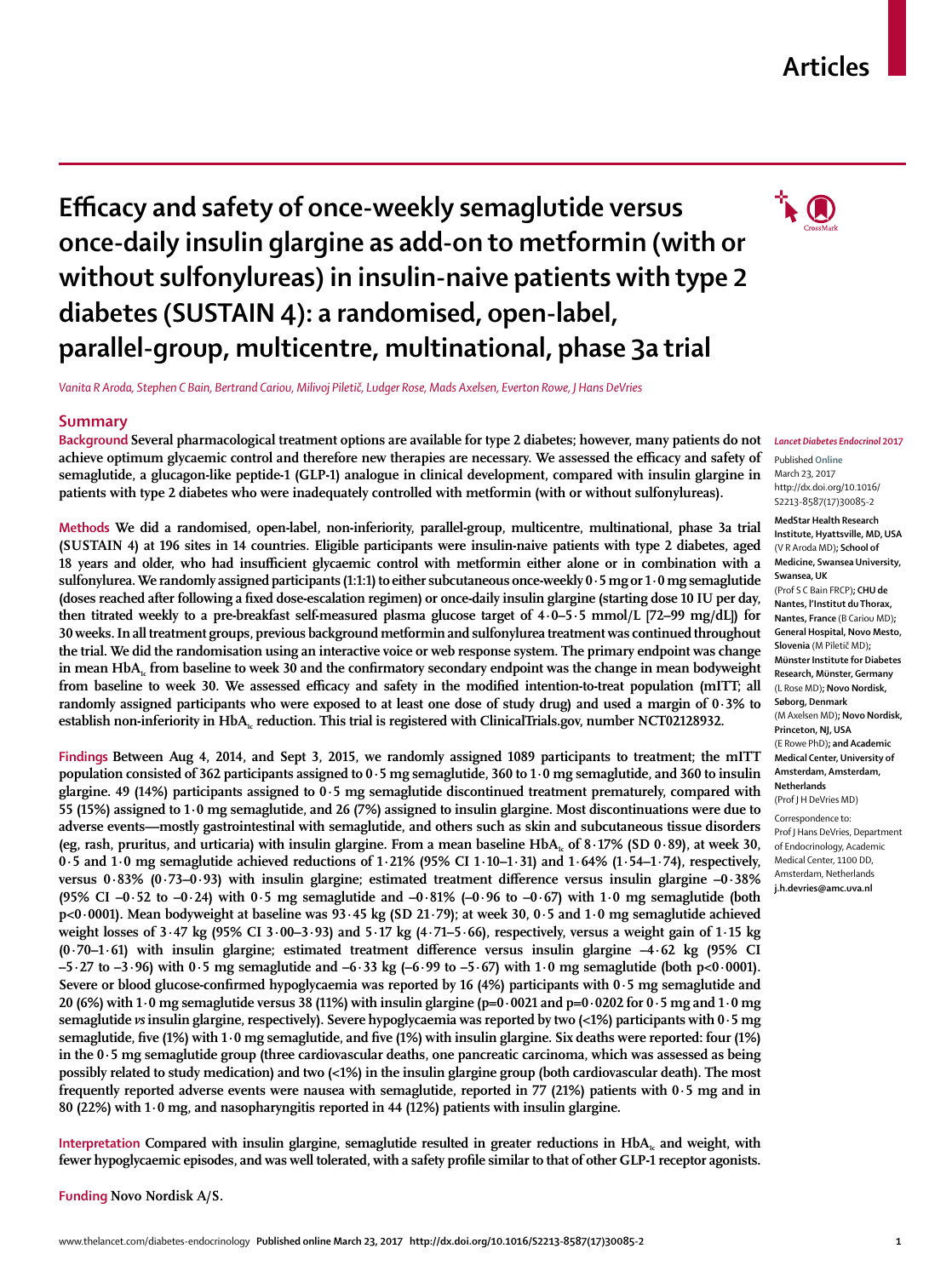#### **Research in context**

#### **Evidence before this study**

The design of this phase 3a trial of the novel glucagon-like peptide-1 (GLP-1) analogue semaglutide was based on findings from preclinical safety and pharmacology studies and clinical phase 1 and 2 trials. Results from a phase 2 dose-finding trial and one of the phase 1 trials suggested that an adjusted dose-escalation regimen was likely to offer a more acceptable gastrointestinal tolerability profile, while maintaining efficacy, than starting at the final dose.

## **Added value of this study**

The findings from this study show that semaglutide given once weekly leads to substantial lowering of  $HbA_{1c}$  with substantial weight loss compared with basal insulin glargine as a reference active comparator. The safety profile of gradually titrated

#### **Introduction**

Type 2 diabetes is a complex disorder that requires individualised treatment strategies. Because of its progressive nature, most patients with type 2 diabetes will require treatment intensification, which can be in the form of additional antihyperglycaemic agents either as oral or injectable therapies.1 Currently, the most commonly used injectable treatments for patients who do not meet glycaemic targets on oral therapy are basal insulins or glucagon-like peptide-1 (GLP-1) receptor agonists.<sup>1</sup> Basal insulin, although effective in controlling hyperglycaemia for many patients, $2,3$  is associated with adverse effects such as hypoglycaemia and weight gain.<sup>4</sup> By contrast, GLP-1 receptor agonists stimulate insulin secretion and inhibit the release of glucagon from pancreatic islets in a glucosedependent manner,<sup>5</sup> resulting in effective glucose lowering that is similar to that achieved with basal insulin therapy but without the increased risk of hypoglycaemia.<sup>6</sup> These drugs have also been shown to reduce bodyweight.<sup>6</sup> Although GLP-1 receptor agonists were initially used once or twice per day, more recent efforts have focused on the development of once-weekly GLP-1 receptor agonists (including exenatide extended release, albiglutide, and dulaglutide), with the potential to improve treatment adherence and quality of life for patients.<sup>6,7</sup>

Semaglutide, a GLP-1 analogue currently in development, is structurally similar to liraglutide, an approved once-daily GLP-1 analogue. Structural modifications of the semaglutide molecule include aminoacid substitutions at position 8 (alanine to α-aminoisobutyric acid) and position 34 (lysine to arginine), and acylation of the lysine at position 26 with a spacer and C-18 fatty diacid chain.<sup>8</sup> The substitution at position 8 renders semaglutide less susceptible to degradation by dipeptidyl peptidase-4 (DPP-4), and the lysine acylation improves binding to albumin.8 These modifications extend the half-life of semaglutide to roughly 1 week,<sup>8</sup> enabling its once-weekly administration.<sup>9,10</sup>

semaglutide appears to be similar to currently available GLP-1 receptor agonists, with adverse events consisting mainly of gastrointestinal events such as nausea and diarrhoea, with a lower risk of hypoglycaemia than insulin glargine.

#### **Implications of all the available evidence**

Semaglutide given once weekly seems to be a beneficial treatment for patients with type 2 diabetes who are inadequately controlled on metformin, with or without sulfonylureas. It both significantly improves glycaemic control and leads to weight loss that seems potentially greater than has been reported for other GLP-1 receptor agonists, although indirect comparisons should be treated with caution. Semaglutide has a safety profile that is similar to those of other GLP-1 receptor agonists.

The findings from the phase 3a SUSTAIN 1 trial<sup>11</sup> showed that  $0.5$  mg and  $1.0$  mg semaglutide significantly improved HbA<sub>1c</sub> and bodyweight in treatment-naive patients with type 2 diabetes compared with placebo and showed a similar safety profile to that of other GLP-1 receptor agonists. Here, we report the findings from the SUSTAIN 4 phase 3a trial, which assessed the efficacy, safety, and tolerability of  $0.5$  mg and  $1.0$  mg semaglutide compared with insulin glargine in insulin-naive patients with type 2 diabetes who had inadequate glycaemic control with metformin alone or in combination with a sulfonylurea.

## **Methods**

## **Study design and participants**

We did a phase 3a, randomised, open-label, noninferiority, active-controlled, parallel-group, multicentre, multinational, three-armed trial (SUSTAIN 4) at 196 sites (including hospitals, clinical research units, and private offices) in Argentina, Croatia, France, Germany, India, Macedonia, Mexico, the Netherlands, Romania, Slovakia, Slovenia, South Africa, the UK, and the USA. The study protocol was approved by either institutional review boards or ethics committees at each site, according to local practice.

Eligible participants were insulin-naive patients with type 2 diabetes (HbA<sub>1c</sub> 7·0%–10·0% [53–86 mmol/mol]), aged 18 years or older, on stable treatment with metformin alone or in combination with a sulfonylurea for at least 90 days before screening. Key exclusion criteria included a history of chronic or idiopathic acute pancreatitis, a screening calcitonin value of at least 50 ng/L, any personal or family history of medullary thyroid carcinoma or multiple endocrine neoplasia syndrome type 2, severely impaired renal function (estimated glomerular filtration rate [eGFR] <30 mL/min per 1·73 m²), heart failure (New York Heart Association class IV) or any acute coronary or cerebrovascular events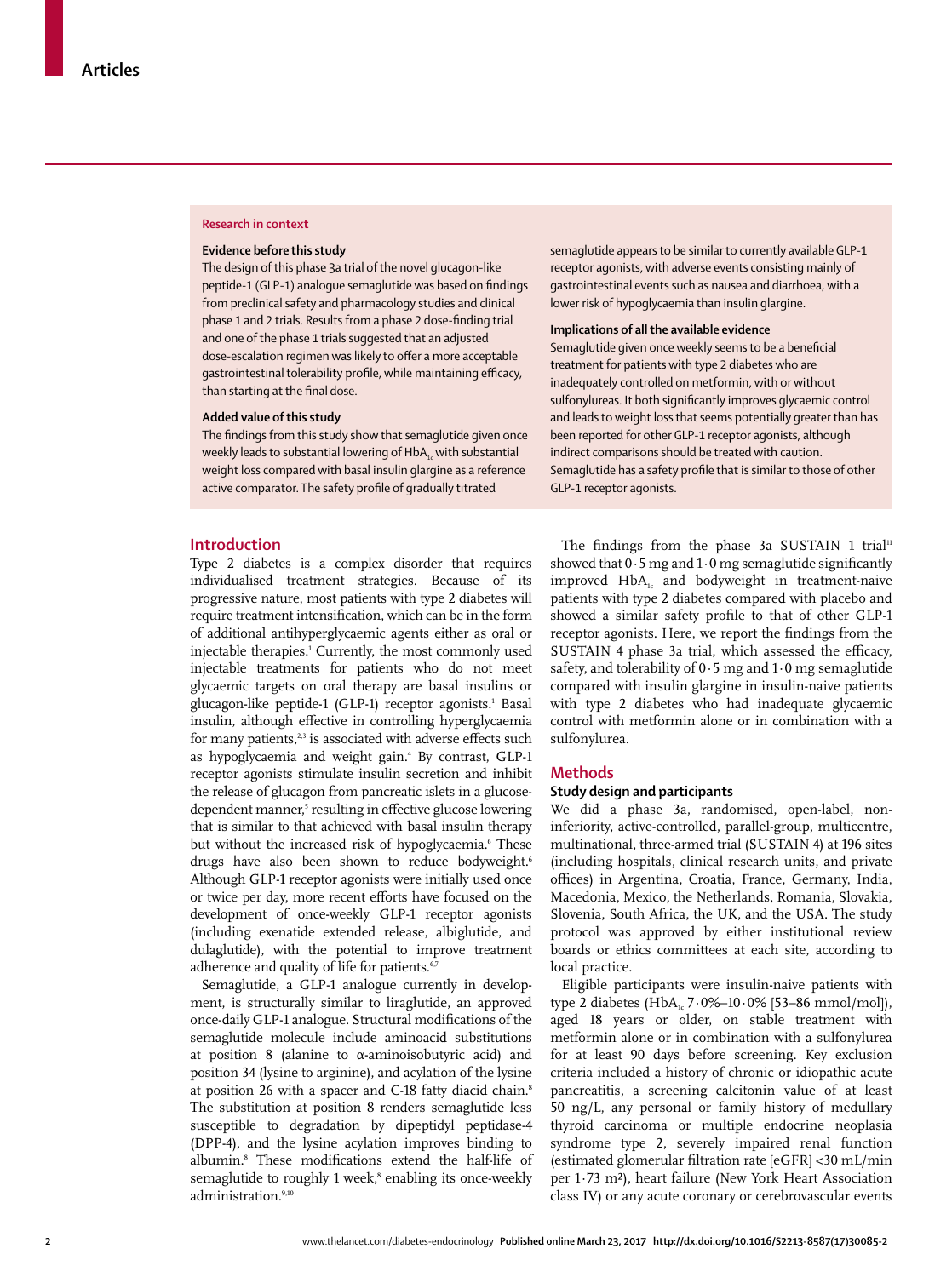within the previous 90 days before screening, and known proliferative retinopathy or maculopathy requiring acute treatment (any cases of retinopathy identified in the trial were likely to be new; however, retinopathy was not monitored as a trial procedure). Full eligibility criteria are in the appendix. Written informed consent was obtained from all participants.

## **Randomisation and masking**

Participants were randomly assigned (1:1:1) to receive 0·5 mg semaglutide, 1·0 mg semaglutide, or insulin glargine via an interactive, automated voice or web response system without human involvement. Patients were stratified based on their pretrial medication (metformin, or metformin and a sulfonylurea). Investigators and participants were unmasked, apart from members of an external event adjudication committee who validated predefined events in a masked manner (appendix). The trial had an open-label design because of the different dosing frequencies and titration of insulin glargine compared with semaglutide.

## **Procedures**

After a 2-week screening period, participants received once-weekly subcutaneously injected semaglutide (0·5 mg or 1·0 mg; Novo Nordisk A/S, Bagsværd, Denmark) or once-daily subcutaneously injected insulin glargine (Lantus U100, Sanofi, Gentilly, France) for 30 weeks, followed by a 5-week follow-up. Participants who stopped treatment prematurely were encouraged to remain in the trial and complete follow-up. We selected semaglutide dosing on the basis of findings from the phase 2 dose-finding trial, $12$  and participants followed a fixed dose-escalation regimen. For those allocated to  $0.5$  mg semaglutide, this dose was reached after 4 weeks of once-weekly 0·25 mg semaglutide. The 1·0 mg semaglutide dose was reached after 4 weeks of once-weekly 0·25 mg, followed by 4 weeks of once-weekly 0·5 mg.

Participants assigned to insulin glargine started on a dose of 10 IU once daily. Protocol instructions were to titrate the insulin dose weekly to a pre-breakfast self-measured plasma glucose (SMPG) target of  $4.0 - 5.5$  mmol/L (72–99 mg/dL; appendix). Titration was according to the lowest value of each participant's fasting one-point profile SMPG concentrations 3 days before visits or phone contacts. All insulin adjustments were at the discretion of the investigators and were not reinforced by a titration committee. Patients administered their own injections in the thigh, abdomen, or upper arm. For semaglutide administration, injections (via prefilled PDS290 injectors [Novo Nordisk A/S, Denmark]) could be done at any time of the day, but on the same day each week. Participants were encouraged to inject in the same area throughout the trial for future semaglutide pharmacokinetic analyses of equivalence between injection sites. For insulin glargine, injection sites had to be rotated within a given injection area from one injection to the next. The time of administration was up to the patient but it had to be the same time every day. In all treatment groups, previous metformin treatment, with or without a sulfonylurea, was continued throughout the trial.

Participants with unacceptable hyperglycaemia (defined as any fasting SMPG measurement >15·0 mmol/L [270 mg/dL] from randomisation to end of week 5,  $13 \cdot 3$  mmol/L [240 mg/dL] from week 6 to end of week 11, or  $11 \cdot 1$  mmol/L  $[200 \text{ mg/dL}]$  after week 12) were to be offered rescue treatment (intensification of existing background medication or initiation of new medication, preferably excluding GLP-1 receptor agonists, DPP-4 inhibitors, or amylin analogues) as an add-on to their randomised treatment at the discretion of the investigator, in accordance with treatment guidelines from the American Diabetes Association (ADA) and the European Association for the Study of Diabetes (EASD).<sup>1</sup>

## **Outcomes**

The primary endpoint was the change in mean  $HbA_{1c}$ from baseline to week 30 (end of treatment). The confirmatory secondary endpoint was change in bodyweight from baseline to week 30. Other secondary efficacy endpoints measured at week 30 were the proportion of participants who achieved  $HbA<sub>1c</sub>$  of less than  $7.0\%$  (53 mmol/mol)<sup>13</sup> or HbA<sub>1c</sub> of 6.5% or less  $(48 \text{ mmol/mol})^{14}$  by the end of treatment; the proportion of participants achieving  $HbA<sub>1c</sub>$  of less than 7.0% without severe hypoglycaemia according to the ADA classification<sup>15</sup> (ie, an event requiring assistance of another person to actively administer carbohydrates, glucagon, or take other corrective actions) or blood glucose-confirmed symptomatic hypoglycaemia (plasma glucose ≤3·1 mmol/L [56 mg/dL]) and no weight gain; change from baseline to week 30 in mean fasting plasma glucose (FPG), mean 8-point SMPG profiles, and postprandial increment; proportions of participants who achieved a weight loss of at least 5% and at least 10% by the end of treatment; and the changes from baseline in BMI, waist circumference, fasting blood lipids (total cholesterol, LDL cholesterol, HDL cholesterol, VLDL cholesterol, triglycerides, and free fatty acids), systolic and diastolic blood pressure, plasminogen activator inhibitor-1, C-reactive protein, and patient-reported outcomes (Short Form [SF]-36 version 2 health survey and Diabetes Treatment Satisfaction Questionnaire [DTSQ]).

Safety endpoints were the number of treatmentemergent adverse events and the number of treatmentemergent severe or blood glucose-confirmed symptomatic hypoglycaemic episodes during exposure, and pulse rate. Other safety measurements were changes in laboratory variables (haematology, biochemistry, calcitonin, urinalysis, and urinary albumin-to-creatinine ratio) and See **Online** for appendix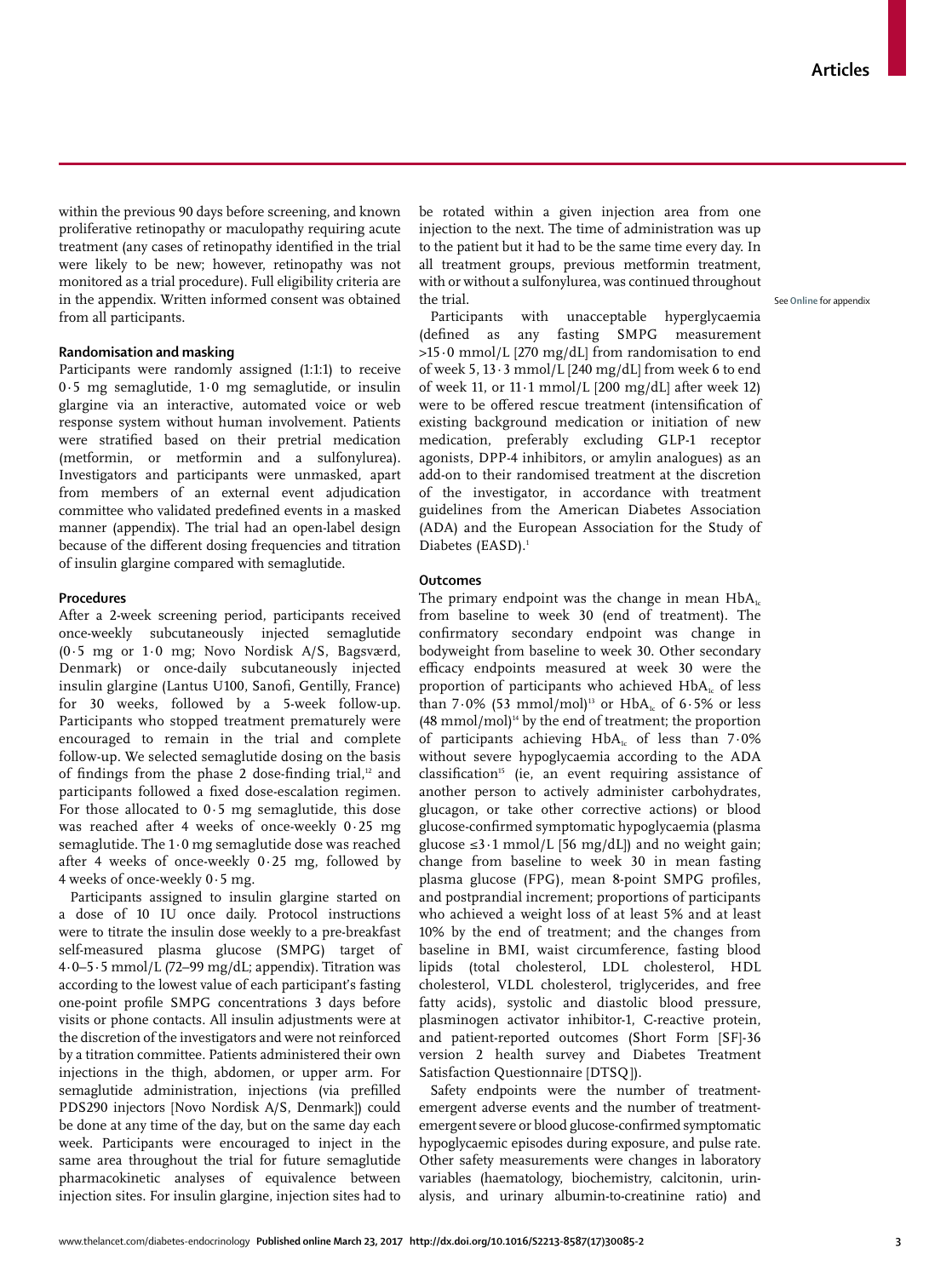

#### *Figure 1***: Trial profile**

Patients who completed the trial were defined as those with at least one follow-up visit. Reasons for patients not being exposed to treatment were withdrawal by the patient or loss to follow-up. \*Main reason for treatment discontinuation, as judged by the investigator.

examinations (electrocardiogram and physical examination) at week 30, the occurrence and concentration of antisemaglutide antibodies, and semaglutide pharmacokinetics (to be included in future population pharmacokinetic analyses).

#### **Statistical analysis**

The trial was powered for the primary endpoint (change in HbA<sub>1c</sub> at 30 weeks) to assess non-inferiority for both doses of semaglutide, separately tested against insulin glargine, under the following assumptions: no treatment difference; a non-inferiority margin of 0·3%; 1:1:1 randomisation; SD 1·1%; a one-sided significance level of 0·025; and 30% dropout. On the basis of these assumptions, a sample size of 1047 participants was specified, which would ensure at least 90% power for each of the  $HbA<sub>k</sub>$  non-inferiority tests. Furthermore, this sample size ensured 99% power to detect a difference between 1·0 mg semaglutide versus insulin glargine of 1·5 kg change in bodyweight (SD 4·0 kg). With a conservative assumption of independence between the two endpoints, the joint power was 80%*.*

To preserve the overall type I error rate, we used a prespecified hierarchical testing approach (appendix): non-inferiority for the change in  $HbA<sub>i</sub>$  for 1.0 mg semaglutide versus insulin glargine; superiority in the change in bodyweight for 1·0 mg semaglutide versus insulin glargine; non-inferiority in the change in  $HbA<sub>1</sub>$  for 0·5 mg semaglutide versus insulin glargine; superiority in the change in  $HbA_{1c}$  for 1.0 mg semaglutide versus insulin glargine; superiority in the change in bodyweight for 0·5 mg semaglutide versus insulin glargine; and superiority in the change in  $HbA_k$  for 0.5 mg semaglutide versus insulin glargine. Superiority for either change in  $HbA<sub>i</sub>$  or bodyweight was considered established if the upper limit of the two-sided 95% CI for the estimated differences was less than 0% or 0 kg, respectively.

We assessed efficacy in the modified intention-to-treat (mITT) population, which consisted of all randomly assigned participants who were exposed to at least one dose of study drug, as specified in the trial protocol; the assessment used data obtained before the initiation of any rescue medication or before premature treatment discontinuation. We assessed safety in the same mITT population. For safety, we used only data obtained before premature treatment discontinuation, with an ascertainment window of 42 days to define treatmentemergent adverse events. We also did supportive sensitivity analyses using all data obtained during the trial for both efficacy and safety.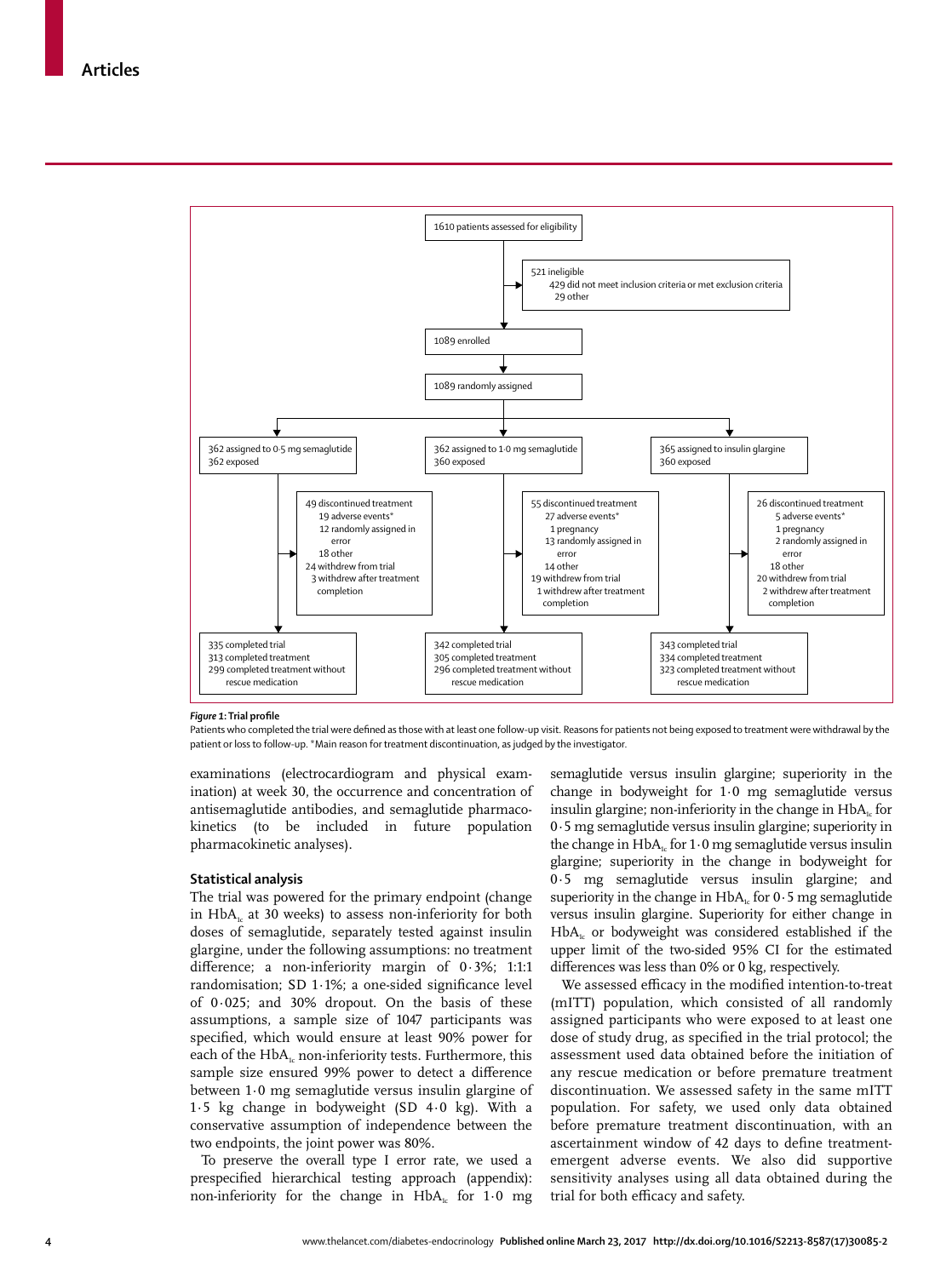Analysis methods for  $HbA_{1c}$ , bodyweight, and other continuous endpoints assessed over time included a mixed model for repeated measurements, with factors for treatment, country, stratum (metformin with or without a sulfonylurea), and baseline value, all nested within visits. An unstructured covariance matrix was assumed for measurements within the same participant. Outcomes assessing the secondary  $HbA_1$  and bodyweight targets were analysed with logistic regression. All p values are from two-sided tests of the null hypothesis of no treatment difference; a value of 0·05 was regarded as significant. The robustness of the analyses of HbA<sub>1</sub> and bodyweight was assessed by handling missing data in several ways, including a comparator-based multiple imputation model in which missing data points were imputed on the basis of observed data in the insulin glargine group. Prespecified sensitivity analyses included a mixed model for repeated measurements analysis of the mITT population using all data, irrespective of whether they were obtained while the participants had discontinued the study drug or whether the participant had been given rescue medication (appendix). We used SAS version 9.3 for all statistical analyses. A data safety monitoring committee was not involved in this study. This trial is registered with ClinicalTrials.gov, number NCT02128932.

#### **Role of the funding source**

The funder of the study designed the trial and developed the protocol in consultation with VRA and JHDV. The funder provided logistical support during the trial and obtained the data. The authors interpreted the data and wrote the report, with medical writing services provided by the funder. The corresponding author had full access to all the data in the study and had final responsibility for the decision to submit for publication.

## **Results**

We did the trial from August 4, 2014, to Sept 3, 2015, with participant recruitment taking place between Aug 4, 2014, and Dec 16, 2014. We randomly assigned 1089 participants, of whom 1082 (99%) were exposed to a study drug (figure 1). 1020 (94%) randomly assigned participants completed the trial and 952 (88%) completed their assigned treatment. The mITT population consisted of 362 participants assigned to 0·5 mg semaglutide, 360 assigned to 1·0 mg semaglutide, and 360 assigned to insulin glargine. The numbers of participants who completed assigned treatment without the need for rescue medication were 299 (83%) with 0·5 mg semaglutide, 296 (82%) with 1·0 mg semaglutide, and 323 (91%) with insulin glargine. Numerically more participants discontinued treatment prematurely in the semaglutide groups compared with the insulin glargine group (figure 1); most discontinuations were due to adverse events (mostly gastrointestinal with semaglutide and from

|                                                | 0.5 mg semaglutide<br>$(n=362)$ | 1.0 mg semaglutide Insulin glargine<br>$(n=360)$ | $(n=360)$  | <b>Total</b><br>$(n=1082)$ |  |  |  |  |  |
|------------------------------------------------|---------------------------------|--------------------------------------------------|------------|----------------------------|--|--|--|--|--|
| Age (years)                                    | 56.5(10.3)                      | 56.7(10.4)                                       | 56.2(10.6) | 56.5(10.4)                 |  |  |  |  |  |
| Sex                                            |                                 |                                                  |            |                            |  |  |  |  |  |
| Female                                         | 165 (46%)                       | 178 (49%)                                        | 165 (46%)  | 508 (47%)                  |  |  |  |  |  |
| Male                                           | 197 (54%)                       | 182 (51%)                                        | 195 (54%)  | 574 (53%)                  |  |  |  |  |  |
| $HbA_{1c}$ (%)                                 | 8.1(0.8)                        | 8.3(0.9)                                         | 8.1(0.9)   | 8.2(0.9)                   |  |  |  |  |  |
| $HbA_{\nu}$ (mmol/mol)                         | 65.4(9.3)                       | 66.6(10.3)                                       | 65.4(9.6)  | 65.8(9.7)                  |  |  |  |  |  |
| Diabetes duration (years)                      | 7.8(5.1)                        | 9.3(7.2)                                         | 8.6(6.3)   | 8.6(6.3)                   |  |  |  |  |  |
| Bodyweight (kg)                                | 93.7(21.4)                      | 94.0(22.5)                                       | 92.6(21.5) | 93.5(21.8)                 |  |  |  |  |  |
| BMl (kq/m <sup>2</sup> )                       | 33.1(6.5)                       | 33.0(6.5)                                        | 33.0(6.5)  | 33.0(6.5)                  |  |  |  |  |  |
| eGFR (MDRD; mL/min per<br>$1.73 \text{ m}^2$ ) | 97.9(25.9)                      | 98.0(27.5)                                       | 99.7(26.5) | 98.5(26.6)                 |  |  |  |  |  |
| Oral antidiabetes treatment+                   |                                 |                                                  |            |                            |  |  |  |  |  |
| Metformin<br>monotherapy                       | 176 (49%)                       | 175 (49%)                                        | 172 (48%)  | 523 (48%)                  |  |  |  |  |  |
| Metformin plus a<br>sulfonylurea               | 186 (51%)                       | 185 (51%)                                        | 188 (52%)  | 559 (52%)                  |  |  |  |  |  |
| Ethnic origin                                  |                                 |                                                  |            |                            |  |  |  |  |  |
| Hispanic or Latino                             | 61 (17%)                        | 74 (21%)                                         | 78 (22%)   | 213 (20%)                  |  |  |  |  |  |
| Not Hispanic or Latino                         | 301 (83%)                       | 286 (79%)                                        | 281 (78%)  | 868 (80%)                  |  |  |  |  |  |
| NA‡                                            | $\Omega$                        | $\mathbf 0$                                      | $1(-1%)$   | $1(-1%)$                   |  |  |  |  |  |
| Race                                           |                                 |                                                  |            |                            |  |  |  |  |  |
| Native American or<br>Alaska Native            | $1(-1%)$                        | $\mathbf 0$                                      | $1(-1%)$   | $2(-1%)$                   |  |  |  |  |  |
| Asian                                          | 42 (12%)                        | 39 (11%)                                         | 38 (11%)   | 119 (11%)                  |  |  |  |  |  |
| Black or African<br>American                   | 32 (9%)                         | 34 (9%)                                          | 33 (9%)    | 99 (9%)                    |  |  |  |  |  |
| White                                          | 279 (77%)                       | 279 (78%)                                        | 276 (77%)  | 834 (77%)                  |  |  |  |  |  |
| Other                                          | $3(-1%)$                        | $3 (-1%)$                                        | 5(1%)      | 11(1%)                     |  |  |  |  |  |
| NA‡                                            | 5(1%)                           | 5(1%)                                            | 7(2%)      | 17(2%)                     |  |  |  |  |  |

Data are mean (SD) or n (%). eGFR=estimated glomerular filtration rate. MDRD=modification of diet in renal disease. NA=not applicable. \*The modified intention-to-treat population comprised all randomly assigned participants who were exposed to at least one dose of study drug. †Metformin doses ≥1500 mg or maximum tolerated dose were allowed. Sulfonylurea doses ≥half the maximum dose allowed according to national label. ‡One patient at a US site chose not to report their ethnic origin, and data about race were not collected in sites in France (all counted as NA).

*Table 1***: Baseline characteristics of the modified intention-to-treat population\***

other causes with insulin glargine, including skin and subcutaneous tissue disorders such as rash, pruritus, and urticaria). Baseline characteristics were similar between all groups (table 1; appendix).

Mean  $HbA_{1c}$  (baseline  $8.17\%$  [SD  $0.89$ ]) decreased over time in all three groups, with most of the decrease occurring by week 12 (figure 2). By week 30, mean  $HbA_{1c}$ decreased by 1·21% (95% CI 1·10–1·31) with 0·5 mg semaglutide and 1·64% (1·54–1·74) with 1·0 mg semaglutide, versus 0·83% with insulin glargine (0·73–0·93); estimated treatment differences versus insulin glargine  $-0.38\%$  (95% CI  $-0.52$  to  $-0.24$ ) with 0.5 mg semaglutide and  $-0.81\%$  ( $-0.96$  to  $-0.67$ ) with 1·0 mg semaglutide (both p<0·0001; figure 2, table 2). The mean insulin glargine dose at the end of treatment was 29·2 IU per day (SD 16·0). Results from the sensitivity analyses for  $HbA_i$  supported the primary analysis results (appendix).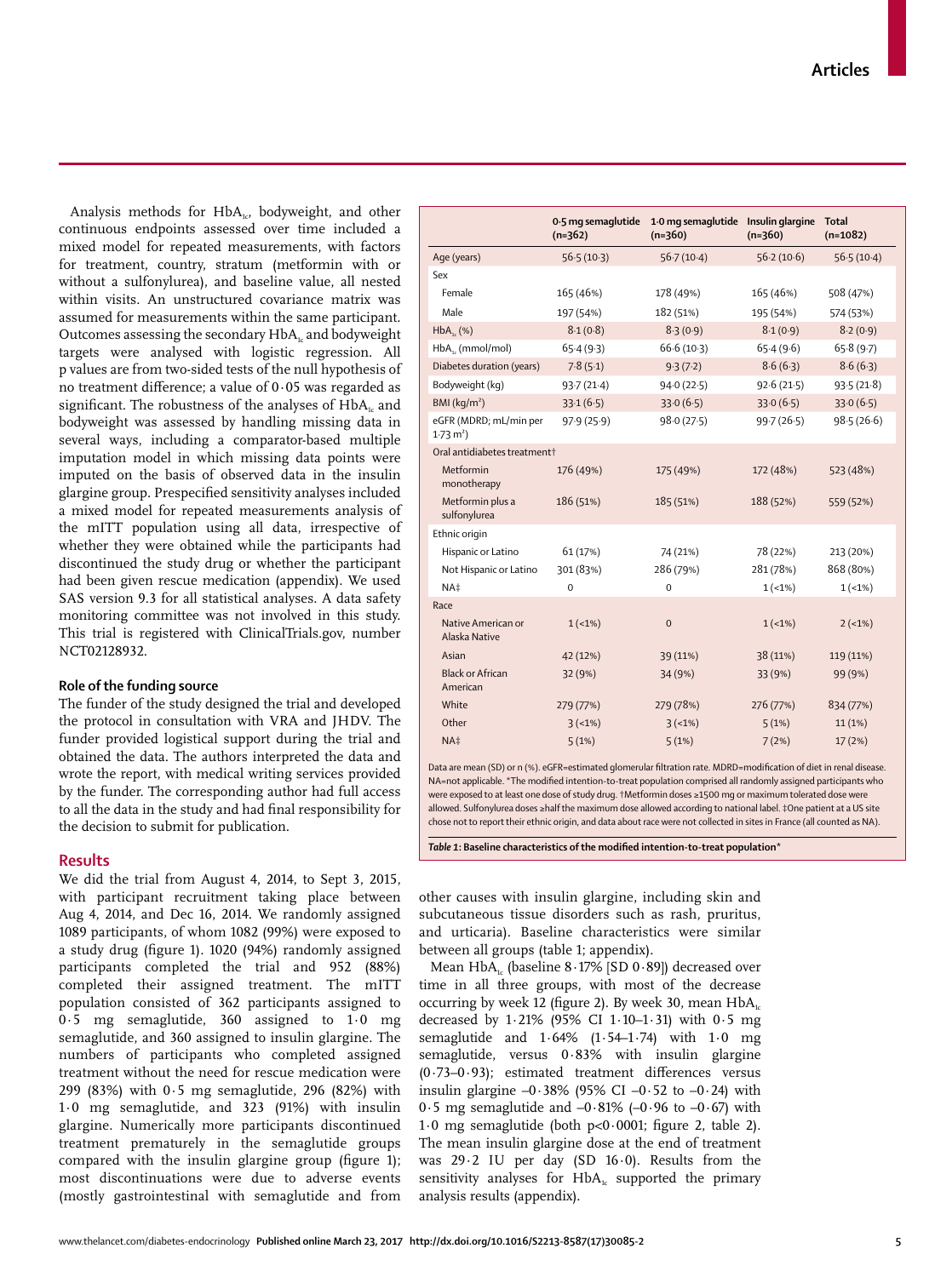

*Figure 2***: Efficacy outcomes** Semaglutide 0·5 mg and 1·0 mg once weekly, compared with insulin glargine: change in mean  $HbA_{1c}$  by week (A), mean  $HbA_{1c}$  after 30 weeks (B), overall mean fasting plasma glucose over time (C), mean fasting plasma glucose (FPG) after 30 weeks (D), change in mean bodyweight by week (E), mean bodyweight after 30 weeks (F), and mean 8-point self-monitored plasma glucose (SMPG) profile at baseline and week 30 (G). Panels A–F: \*indicates significance (p <0·0001); values are estimated means (95% CIs) from a mixed model for repeated measurements analysis using on-treatment without rescue medication data from participants in the full analysis set; dotted lines are the overall mean value at baseline. Panel G: values are observed means (95% CIs) based on on-treatment without rescue medication data from participants in the full analysis set. ETD=estimated treatment difference.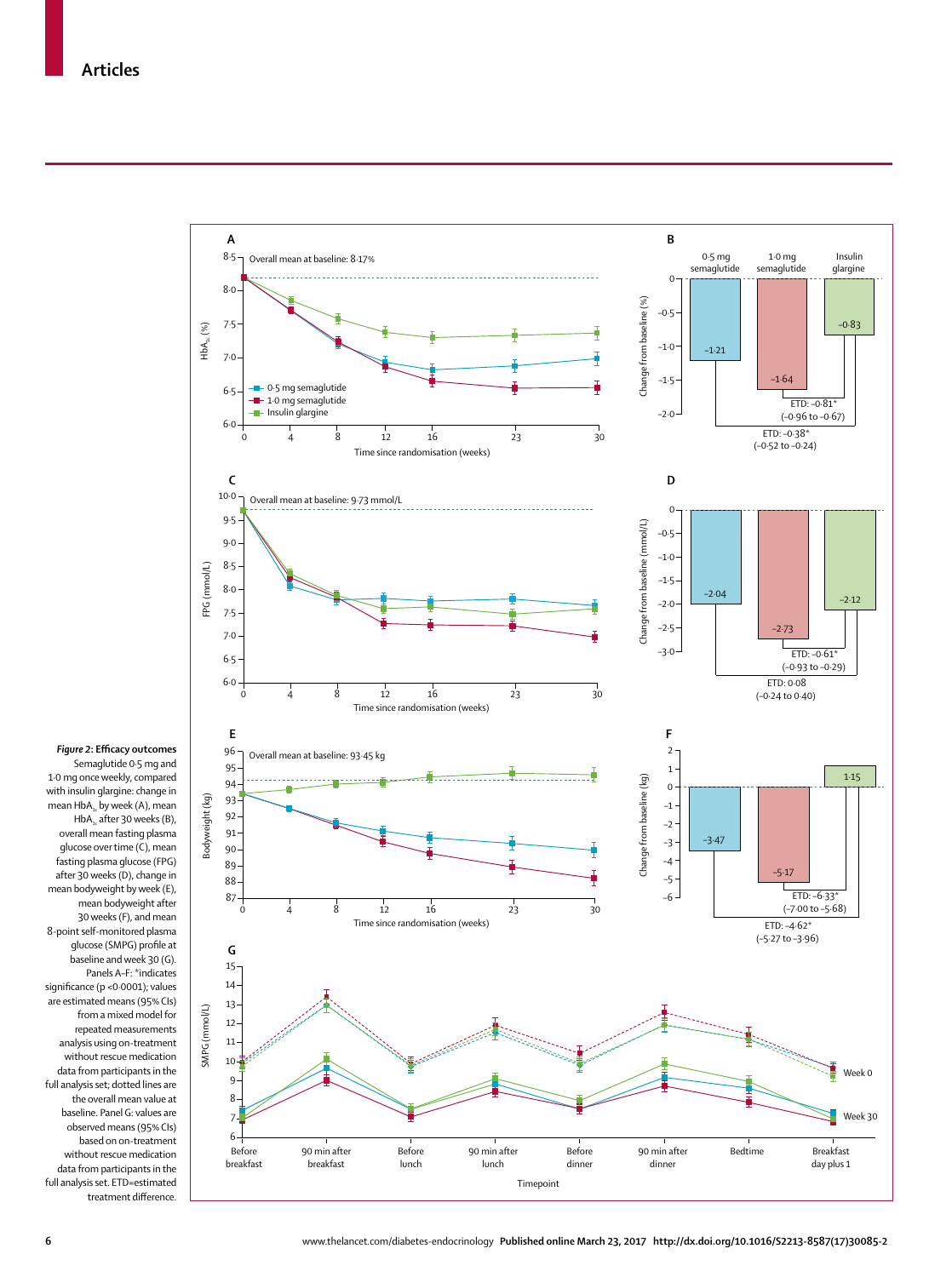|                               | Overall<br>baseline* value<br>(mean [SD]) | 0.5 mg semaglutide (n=362)                            |                                                                          |          | 1.0 mg semaglutide (n=360)                            |                                                                          |          | Insulin glargine (n=360);<br>change from baseline at<br>week 30 (mean [95% CI]) |  |
|-------------------------------|-------------------------------------------|-------------------------------------------------------|--------------------------------------------------------------------------|----------|-------------------------------------------------------|--------------------------------------------------------------------------|----------|---------------------------------------------------------------------------------|--|
|                               |                                           | Change from<br>baseline at week 30<br>(mean [95% CI]) | <b>Estimated treatment</b><br>difference vs insulin<br>glargine (95% CI) | p value  | Change from<br>baseline at week 30<br>(mean [95% CI]) | <b>Estimated treatment</b><br>difference vs insulin<br>glargine (95% CI) | p value  |                                                                                 |  |
| Glycaemia endpoints           |                                           |                                                       |                                                                          |          |                                                       |                                                                          |          |                                                                                 |  |
| HbA <sub>v</sub> (%)          | 8.2(0.9)                                  | $-1.21$<br>$(-1.31 to -1.10)$                         | $-0.38$ ( $-0.52$ to $-0.24$ )                                           | < 0.0001 | $-1.64$<br>$(-1.74 \text{ to } -1.54)$                | $-0.81$ ( $-0.96$ to $-0.67$ )                                           | < 0.0001 | $-0.83$ ( $-0.93$ to $-0.73$ )                                                  |  |
| $HbA_{1c}$ (mmol/mol)         | 65.8(9.7)                                 | $-13.22$<br>$(-14.32 \text{ to } -12.08)$             | $-4.16$ ( $-5.72$ to $-2.60$ )                                           | < 0.0001 | $-17.93$<br>$(-19.06 \text{ to } -16.79)$             | $-8.87$ ( $-10.45$ to $-7.30$ )                                          | < 0.0001 | $-9.06$ ( $-10.14$ to $-7.97$ )                                                 |  |
| FPG (mmol/L)                  | 9.7(2.8)                                  | $-2.04$<br>$(2.28 \text{ to } -1.82)$                 | $0.08 (-0.24 to 0.40)$                                                   | 0.6243   | $-2.73$<br>$(-2.96 \text{ to } -2.50)$                | $-0.61$ ( $-0.93$ to $-0.29$ )                                           | 0.0002   | $-2.12$ ( $-2.34$ to $-1.90$ )                                                  |  |
| 8-point SMPG (mmol/L)         |                                           |                                                       |                                                                          |          |                                                       |                                                                          |          |                                                                                 |  |
| Mean                          | 10.9(2.5)                                 | $-2.40$<br>$(-2.61 to -2.23)$                         | $-0.04$ ( $-0.30$ to 0.23)                                               | 0.7816   | $-2.94$<br>$(-3.12 \text{ to } -2.75)$                | $-0.57$ ( $-0.83$ to $-0.31$ )                                           | < 0.0001 | $-2.37$ ( $-2.55$ to $-2.18$ )                                                  |  |
| Postprandial<br>increments    | 2.4(2.0)                                  | $-0.59$<br>$(-0.78 \text{ to } -0.41)$                | $-0.39$ ( $-0.65$ to $-0.13$ )                                           | 0.0029   | $-0.85$<br>$(-1.04 \text{ to } -0.66)$                | $-0.65$ ( $-0.91$ to $-0.39$ )                                           | < 0.0001 | $-0.20$ ( $-0.38$ to $-0.02$ )                                                  |  |
| Bodyweight endpoints†         |                                           |                                                       |                                                                          |          |                                                       |                                                                          |          |                                                                                 |  |
| Bodyweight (kg)               | 93.5(21.8)                                | $-3.47$<br>$(-3.93 \text{ to } -3.00)$                | $-4.62$ ( $-5.27$ to $-3.96$ )                                           | < 0.0001 | $-5.17$<br>$(-5.66 \text{ to } -4.71)$                | $-6.33$ ( $-6.99$ to $-5.67$ )                                           | < 0.0001 | 1.15 (0.70 to 1.61)                                                             |  |
| BMI ( $kq/m^2$ )              | 33.0(6.5)                                 | $-1.23$<br>$(-1.40 \text{ to } -1.07)$                | $-1.66$ ( $-1.89$ to $-1.43$ )                                           | < 0.0001 | $-1.85$<br>$(-2.02 \text{ to } -1.69)$                | $-2.27$ ( $-2.51$ to $-2.04$ )                                           | < 0.0001 | 0.42 (0.26 to 0.59)                                                             |  |
| Waist circumference<br>(cm)   | 109.2(15.2)                               | $-3.20$<br>$(-3.79 \text{ to } -2.61)$                | $-3.42$ ( $-4.24$ to $-2.59$ )                                           | < 0.0001 | $-4.54$<br>$(-5.16 \text{ to } -3.96)$                | $-4.76$ ( $-5.59$ to $-3.93$ )                                           | < 0.0001 | $0.22$ (-0.35 to 0.79)                                                          |  |
| Blood pressure and pulse rate |                                           |                                                       |                                                                          |          |                                                       |                                                                          |          |                                                                                 |  |
| DBP (mm Hq)                   | 79.9(8.5)                                 | $-1.38$<br>$(-2.22 \text{ to } -0.52)$                | $0.06$ (-1.12 to 1.24)                                                   | 0.9183   | $-0.98$<br>$(-1.85 \text{ to } -0.12)$                | $0.45$ (-0.74 to $1.64$ )                                                | 0.4545   | $-1.44$ ( $-2.26$ to $-0.63$ )                                                  |  |
| SBP (mm Hq)                   | 132.1(15.3)                               | $-4.65$<br>$(-6.01 to -3.20)$                         | $-2.97$ ( $-4.92$ to $-1.03$ )                                           | 0.0028   | $-5.17$<br>$(-6.62 \text{ to } -3.76)$                | $-3.50$ ( $-5.46$ to $-1.54$ )                                           | 0.0005   | $-1.68$ ( $-3.02$ to $-0.33$ )                                                  |  |
| Pulse rate (beats<br>per min) | 74.5 (10.2)                               | 2.31<br>$(1.38$ to $3.24)$                            | 2.36 (1.07 to 3.65)                                                      | 0.0004   | 3.14<br>(2.20 to 4.09)                                | 3.19 (1.88 to 4.50)                                                      | < 0.0001 | $-0.05$ ( $-0.95$ to $0.85$ )                                                   |  |
|                               |                                           |                                                       |                                                                          |          |                                                       |                                                                          |          |                                                                                 |  |

p values are from a two-sided test of the null hypothesis that there is no treatment difference. FPG=fasting plasma glucose. SMPG=self-monitored plasma glucose. DBP=diastolic blood pressure. SBP=systolic blood pressure. \*Baseline is for the entire trial population. †Missing bodyweight data imputed by a mixed model for repeated measurements.

*Table 2***: Primary and selected secondary endpoints by treatment group**

More participants in the semaglutide groups achieved an  $HbA<sub>i</sub>$  of less than 7% (53 mmol/mol), or an  $HbA<sub>i</sub>$  of 6  $\cdot$  5% (48 mmol/mol) or less, than in the insulin glargine group  $(p<0.0001$  for all; table 3). Additionally, more participants achieved an  $HbA_{1c}$  of less than 7% without severe or blood glucose-confirmed hypoglycaemia and without weight gain in the semaglutide groups than in the insulin glargine group (p<0·0001 for both comparisons; table 3).

Mean FPG and 8-point SMPG were reduced in all three groups (table 2, figure 2), but the estimated treatment differences were significant for only 1·0 mg semaglutide versus insulin glargine  $(p=0.0002$  and  $<0.0001$ , respectively; table 2). Greater decreases in mean 8-point SMPG postprandial increments were noted in the semaglutide groups compared with insulin glargine  $(p<0.0001$  for both; table 2).

Mean bodyweight at baseline was 93·45 kg (SD 21·79); at week 30, the 0·5 mg and 1·0 mg semaglutide groups achieved weight losses of  $3.47 \text{ kg}$  (95% CI  $3.00-3.93$ ) and  $5.17$  kg (4.71–5.66), respectively, versus a gain of 1·15 kg (0·70–1·61) with insulin glargine; estimated treatment difference versus insulin glargine –4·62 kg (95% CI  $-5.27$  to  $-3.96$ ) with 0.5 mg semaglutide and  $-6.33$  kg ( $-6.99$  to  $-5.67$ ) with  $1.0$  mg semaglutide (both p<0·0001; figure 2, table 2). Bodyweight reductions of at least 5% occurred in more participants in the semaglutide groups than in the insulin glargine group (p<0·0001 for both; table 3); likewise, bodyweight reductions of at least 10% occurred in more participants in the 0·5 mg semaglutide group  $(p=0.0002)$  and in the 1.0 mg semaglutide group (p<0·0001; table 3). Results from the sensitivity analyses for bodyweight supported these findings (appendix). Greater reductions in BMI and waist circumference were also noted with both doses of semaglutide than with insulin glargine (table 2).

All measured lipid concentrations except for free fatty acids were significantly decreased at week 30 in the 1·0 mg semaglutide group compared with insulin glargine; however, only total cholesterol and LDL cholesterol were significantly decreased in the 0·5 mg semaglutide group compared with insulin glargine (appendix). The cardiovascular risk markers C-reactive protein and plasminogen activator inhibitor-1 were significantly reduced in both semaglutide groups at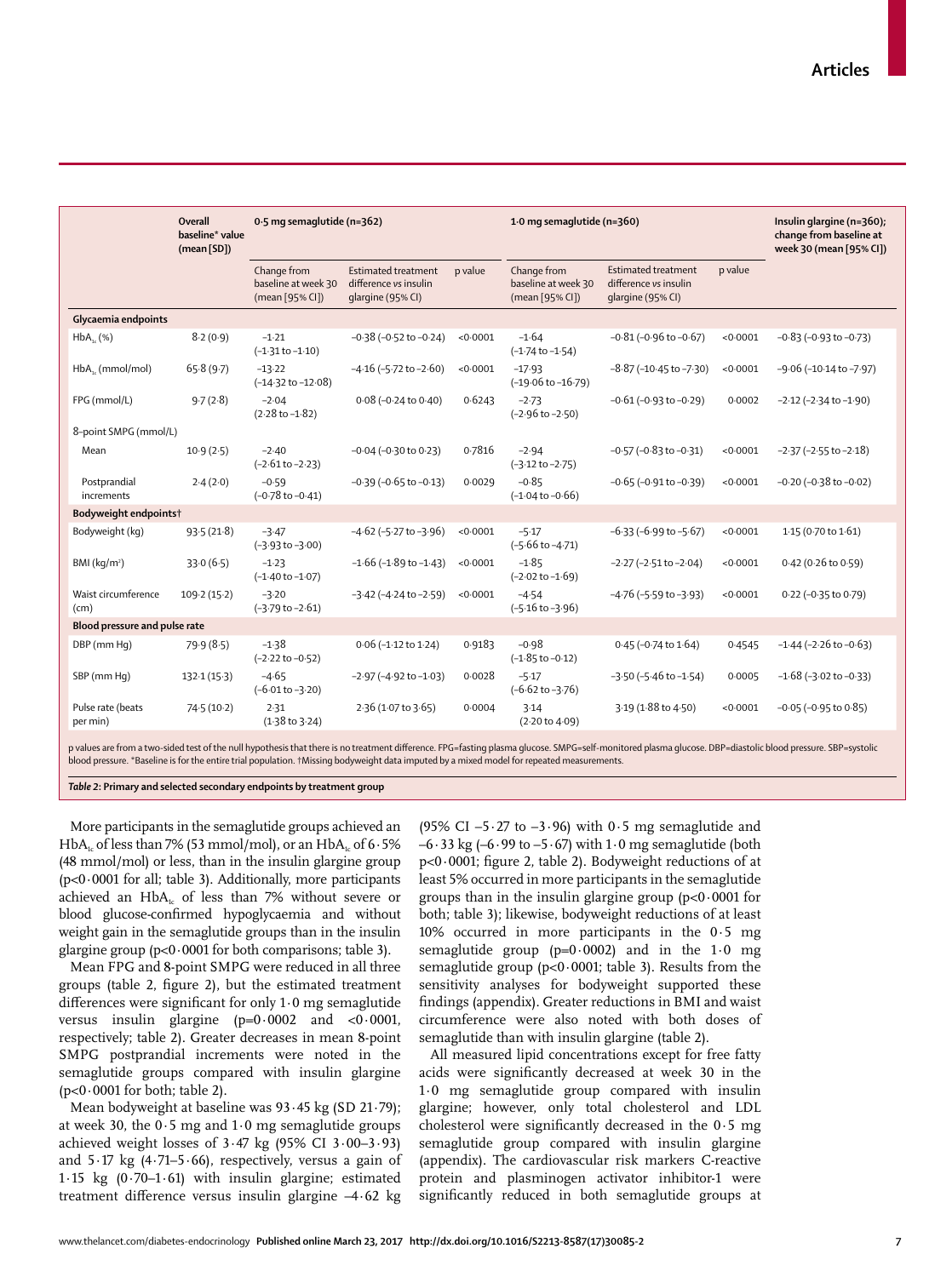|                                                                                                                         | 0.5 mg semaglutide (n=362)           |                      |          | 1.0 mg semaglutide ( $n=360$ )       |                     |          | Insulin glargine<br>$(n=360)$ ; participants<br>achieving target (%) |  |  |
|-------------------------------------------------------------------------------------------------------------------------|--------------------------------------|----------------------|----------|--------------------------------------|---------------------|----------|----------------------------------------------------------------------|--|--|
|                                                                                                                         | Participants<br>achieving target (%) | Odds ratio (95% CI)  | p value  | Participants<br>achieving target (%) | Odds ratio (95% CI) | p value  |                                                                      |  |  |
| Participants achieving HbA <sub>1c</sub> targets                                                                        |                                      |                      |          |                                      |                     |          |                                                                      |  |  |
| $<$ 7 $\cdot$ 0% ( $<$ 53 mmol/mol)                                                                                     | 208 (57%)                            | $2.39(1.73-3.28)$    | < 0.0001 | 264 (73%)                            | $5.78(4.08 - 8.19)$ | < 0.0001 | 137 (38%)                                                            |  |  |
| ≤6.5% (≤48 mmol/mol)                                                                                                    | 135 (37%)                            | $3.02(2.11 - 4.33)$  | < 0.0001 | 195 (54%)                            | $6.86(4.76-9.89)$   | < 0.0001 | 63 (18%)                                                             |  |  |
| Participants achieving bodyweight reduction targets*                                                                    |                                      |                      |          |                                      |                     |          |                                                                      |  |  |
| $\geq$ 5% reduction                                                                                                     | 134 (37%)                            | 13.37 (7.71-23.20)   | < 0.0001 | 183 (51%)                            | 23.94 (13.80-41.50) | < 0.0001 | 17(5%)                                                               |  |  |
| $\geq$ 10% reduction                                                                                                    | 28 (8%)                              | $6.35(2.42 - 16.69)$ | 0.0002   | 57(16%)                              | 14.51 (5.70-36.92)  | < 0.0001 | 6(2%)                                                                |  |  |
| Participants achieving HbA, <7.0% without severe<br>or blood glucose-confirmed hypoglycaemia and<br>without weight gain | 169 (47%)                            | $5.39(3.72 - 7.81)$  | < 0.0001 | 231 (64%)                            | 12.88 (8.73-19.02)  | < 0.0001 | 56 (16%)                                                             |  |  |

Odds ratios were calculated from logistic regression models adjusted for treatment, country, stratification, and baseline HbA<sub>1c</sub>. p values are from a two-sided test of the null hypothesis that there is no treatment difference. \*Missing bodyweight data imputed by a mixed model for repeated measurements.

*Table 3***: Participants achieving study endpoints by treatment group**

week 30 compared with insulin glargine (appendix). Systolic blood pressure, but not diastolic blood pressure, decreased in both semaglutide groups compared with insulin glargine; pulse rate was increased in both semaglutide groups (table 2).

Overall treatment satisfaction (as per DTSQ; baseline mean 26·9 [SD 7·01]) improved by 4·6 points with 0·5 mg semaglutide, 5·6 points with 1·0 mg semaglutide, and  $3.7$  points with insulin glargine (p=0.0254 and p=0·0005, respectively; appendix). Results from the SF-36 questionnaire showed improvement with semaglutide 1·0 mg compared with insulin glargine in two of eight domains (role-emotional and general health); no differences were noted with 0·5 mg semaglutide compared with insulin glargine (appendix).

Six deaths were reported (table 4): four (1%) in the semaglutide 0·5 mg semaglutide group (three cardiovascular deaths confirmed by the event adjudication committee, and one pancreatic carcinoma detected 149 days into the trial and assessed as possibly related to study medication) and two (<1%) in the insulin glargine group (both cardiovascular deaths confirmed by the event adjudication committee). The most frequently reported adverse events were nausea with semaglutide, reported in 77 (21%) patients with  $0.5$  mg and in 80 (22%) with 1·0 mg, and nasopharyngitis with insulin glargine, reported in 44 (12%) patients (table 4). Diabetic retinopathy was reported by one (<1%) participant in the 0·5 mg semaglutide group, one (<1%) participant in the insulin glargine group, and none in the 1·0 mg semaglutide group. One participant (<1%) in the insulin glargine group reported proliferative retinopathy.

Treatment discontinuation because of adverse events occurred for 20 (6%) participants in the 0·5 mg semaglutide group, 27 (8%) in the 1·0 mg semaglutide group, and four (1%) in the insulin glargine group (table 4, appendix). The most frequent adverse events and most adverse events leading to premature treatment discontinuation in the semaglutide groups were gastrointestinal events. In the insulin glargine group, the adverse events most commonly leading to premature treatment discontinuation were skin and subcutaneous tissue disorders (eg, rash, pruritus, and urticaria). In the semaglutide groups, gastrointestinal events were mainly mild or moderate in severity and diminished in frequency over time (figure 3). Compared with insulin glargine, lipase and amylase concentrations were greater in both semaglutide groups, without a clear dosedependent effect (appendix).

Severe or blood glucose-confirmed hypoglycaemia was reported by 16 (4%) participants with 0·5 mg semaglutide and 20 (6%) with 1·0 mg semaglutide versus 38 (11%) with insulin glargine ( $p=0.0021$  and p=0·0202 for 0·5 mg and 1·0 mg semaglutide *vs* insulin glargine, respectively). Most episodes were reported in participants receiving sulfonylurea as background medication (15 [8%], 16 [9%], and 34 [18%] of participants in the 0·5 mg semaglutide, 1·0 mg semaglutide, and insulin glargine groups receiving a sulfonylurea as background medication, respectively, had severe or blood glucose-confirmed hypoglycaemia compared with  $1$  [<1%], 4 [2%], and 4 [2%] of those not receiving a sulfonylurea).

Severe hypoglycaemia was reported by two (<1%) participants with 0·5 mg semaglutide, five (1%) with 1·0 mg semaglutide, and five (1%) with insulin glargine. Nocturnal severe or blood glucose-confirmed hypoglycaemia was reported by four (1%) participants with  $0.5$  mg semaglutide, three (1%) with  $1.0$  mg semaglutide, and eight (2%) with insulin glargine.

Three cases of cholelithiasis were reported (none classified as severe); one  $\left($  < 1%) with 0  $\cdot$  5 mg semaglutide and two  $(1\%)$  with  $1.0$  mg semaglutide. Two pancreatic adverse events were reported, both in the 0·5 mg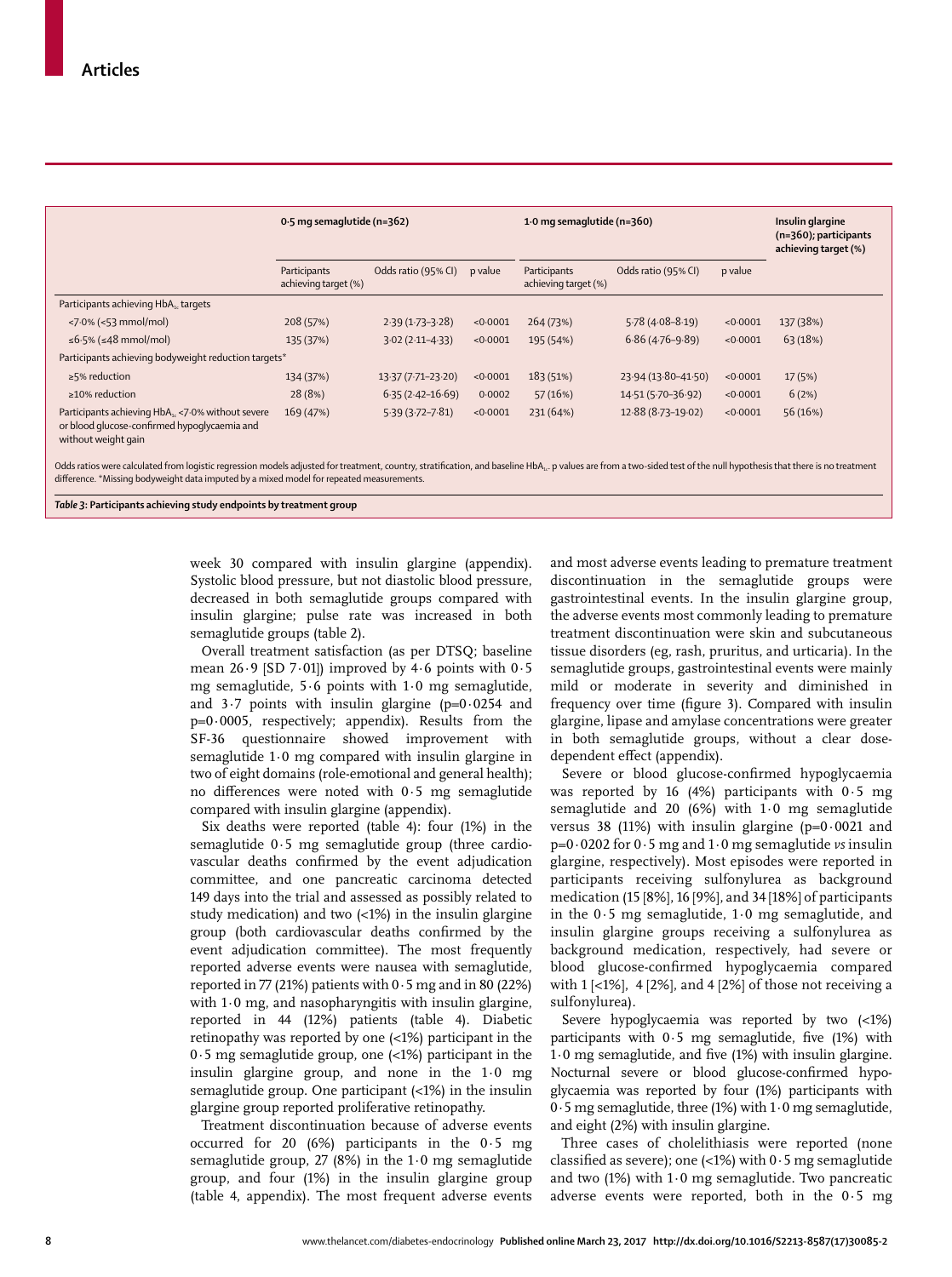semaglutide group, and were adjudicated as mild, acute pancreatitis. Both participants discontinued treatment prematurely and symptoms resolved after treatment discontinuation. Neoplasms confirmed by the event adjudication committee were reported by eight (2%) participants in the 0·5 mg semaglutide group (one participant had two events), two (1%) in the 1·0 mg semaglutide group, and three (1%) in the insulin glargine group (one participant had two events). These included four (1%) participants with malignant neoplasms in the 0·5 mg semaglutide group, no malignant neoplasms in the  $1.0$  mg semaglutide group, and one  $\left($  <1%) in the insulin glargine group. Calcitonin concentrations were similar between groups with no apparent change during the trial. A decline in eGFR occurred in all three groups during the first 12 weeks of treatment, and then stayed stable over the rest of the trial (appendix). Cardiovascular adverse events confirmed by the event adjudication committee are in the appendix, with no non-fatal events in the semaglutide 0·5 mg group, three in the semaglutide 1·0 mg group, and two in the insulin glargine group.

## **Discussion**

30 weeks' treatment with  $0.5$  mg and  $1.0$  mg semaglutide achieved reductions in HbA<sub>1c</sub> and bodyweight that were superior compared with those achieved with insulin glargine.

More participants in both semaglutide groups achieved  $HbA<sub>1c</sub>$  targets set by the ADA, EASD, and the American Association of Clinical Endocrinologists than those in the insulin glargine group. This result compares favourably with previous findings for liraglutide<sup>16</sup> as well as existing once-weekly GLP-1 receptor agonists such as dulaglutide and exenatide.<sup>17,18</sup> Furthermore, semaglutide led to substantial weight loss (–3·5 to –5·2 kg *vs* baseline), with more participants receiving 0·5 mg and 1·0 mg semaglutide having a clinically significant (≥5%) weight reduction than those receiving insulin glargine. Trials with other GLP-1 receptor agonists have reported reductions of  $-0.4$  to  $-2.5$  kg.<sup>19-22</sup> The weight reduction achieved with semaglutide versus insulin glargine  $(-4.6 \text{ to } -6.3 \text{ kg})$  also compared favourably with that reported with other longacting GLP-1 receptor agonists  $(-2.6 \text{ to } -4.0 \text{ kg}).^{17,18,23}$ However, comparisons of findings from these trials should be made with caution because of the differences in study design and patient populations between individual trials.

Consistent with these findings,  $HbA<sub>1c</sub>$  of less than 7% without severe or blood glucose-confirmed symptomatic hypoglycaemia and without weight gain was achieved by nearly half the participants receiving  $0.5$  mg semaglutide and nearly two-thirds receiving 1·0 mg semaglutide versus less than a fifth receiving insulin glargine. The combination of glycaemic control and bodyweight reduction with a low potential for hypoglycaemia, delivered with a once-weekly injection of semaglutide, is a promising finding given that a high proportion of

|                                                                      | 0.5 mg semaglutide<br>$(n=362)$ |                | $(n=360)$    | 1.0 mg semaglutide |             | Insulin glargine<br>$(n=360)$ |  |
|----------------------------------------------------------------------|---------------------------------|----------------|--------------|--------------------|-------------|-------------------------------|--|
|                                                                      | $n$ (%)                         | Events         | $n$ (%)      | Events             | $n$ (%)     | Events                        |  |
| Any adverse events                                                   | 253 (70%)                       | 1026           | 264 (73%)    | 1151               | 235 (65%)   | 743                           |  |
| Serious adverse events                                               | 22 (6%)                         | 31             | 17 (5%)      | 23                 | 18 (5%)     | 21                            |  |
| Fatal adverse events                                                 | 4(1%)                           | 4              | $\mathbf{0}$ | Ĭ.                 | 2(1%)       | $\overline{2}$                |  |
| Severe adverse events                                                | 27 (7%)                         | 48             | 20 (6%)      | 33                 | 10 (3%)     | 12                            |  |
| Moderate adverse events                                              | 108 (30%)                       | 201            | 110 (31%)    | 233                | 104 (29%)   | 196                           |  |
| Mild adverse events                                                  | 221 (61%)                       | 777            | 230 (64%)    | 885                | 193 (54%)   | 535                           |  |
| GI adverse events                                                    | 149 (41%)                       | 345            | 156 (43%)    | 525                | 54 (15%)    | 91                            |  |
| Severe                                                               | 7(2%)                           | 10             | 6(2%)        | 11                 | 2(1%)       | $\overline{2}$                |  |
| Moderate                                                             | 36 (10%)                        | 49             | 51 (14%)     | 90                 | 15 (4%)     | 17                            |  |
| Mild                                                                 | 132 (36%)                       | 286            | 137 (38%)    | 424                | 44 (12%)    | 72                            |  |
| Adverse events leading to<br>premature treatment<br>discontinuation* | 20(6%)                          | 29             | 27 (8%)      | 45                 | 4 (1%)†     | 5                             |  |
| All GI adverse events                                                | 11 (3%)                         | 15             | 19 (5%)      | 31                 | $\Omega$    | <b>NA</b>                     |  |
| Nausea                                                               | 3(1%)                           | 3              | 7(2%)        | 7                  | 0           | NA                            |  |
| Vomiting                                                             | 3(1%)                           | 3              | 7(2%)        | 7                  | 0           | <b>NA</b>                     |  |
| Diarrhoea                                                            | $1(-1%)$                        | $\mathbf{1}$   | 9(3%)        | 9                  | $\Omega$    | <b>NA</b>                     |  |
| Adverse events by preferred term (in ≥5% of patients)                |                                 |                |              |                    |             |                               |  |
| Nausea                                                               | 77 (21%)                        | 101            | 80 (22%)     | 117                | 13 (4%)     | 16                            |  |
| Diarrhoea                                                            | 59 (16%)                        | 67             | 69 (19%)     | 118                | 16 (4%)     | 18                            |  |
| Nasopharyngitis                                                      | 45 (12%)                        | 58             | 29 (8%)      | 37                 | 44 (12%)    | 51                            |  |
| Lipase increased                                                     | 36 (10%)                        | 39             | 30 (8%)      | 32                 | 15 (4%)     | 17                            |  |
| Decreased appetite                                                   | 25 (7%)                         | 34             | 23 (6%)      | 23                 | $1(-1%)$    | $\mathbf{1}$                  |  |
| Vomiting                                                             | 24 (7%)                         | 28             | 37 (10%)     | 119                | 11 (3%)     | 13                            |  |
| Headache                                                             | 19 (5%)                         | 40             | 23 (6%)      | 33                 | 20 (6%)     | 26                            |  |
| Dyspepsia                                                            | 12 (3%)                         | 24             | 24 (7%)      | 39                 | 2(1%)       | $\overline{2}$                |  |
| Back pain                                                            | 11 (3%)                         | 11             | 18 (5%)      | 20                 | 7(2%)       | 10                            |  |
| Upper respiratory tract<br>infection                                 | 10 (3%)                         | 10             | 14 (4%)      | 16                 | 24 (7%)     | 25                            |  |
| Gastro-oesophaqeal<br>reflux disease                                 | 4(1%)                           | $\overline{4}$ | 19 (5%)      | 20                 | 3(1%)       | $\overline{4}$                |  |
| Other adverse events                                                 |                                 |                |              |                    |             |                               |  |
| Pancreatitis                                                         | 2(1%)                           | $\overline{2}$ | 0            | <b>NA</b>          | $\Omega$    | ΝA                            |  |
| Cholelithiasis                                                       | $1(-1%)$                        | $\mathbf{1}$   | 2(1%)        | $\overline{2}$     | 0           | NA                            |  |
| Cardiovascular                                                       | 3(1%)                           | 3              | 3(1%)        | $\overline{4}$     | 4 (1%)      | 4                             |  |
| Malignant neoplasms                                                  | 4(1%)                           | 4              | 0            | NA                 | $1(-1%)$    | 1                             |  |
| Skin                                                                 | $1(-1%)$                        | $\mathbf{1}$   | $\mathbf 0$  | <b>NA</b>          | $1( < 1\%)$ | $\mathbf 1$                   |  |
| Nasopharyngeal                                                       | $1(-1%)$                        | $\mathbf{1}$   | $\mathbf 0$  | <b>NA</b>          | <b>NA</b>   | <b>NA</b>                     |  |
| Pancreatic                                                           | $1(-1%)$                        | $\mathbf{1}$   | 0            | $\Omega$           | $\Omega$    | <b>NA</b>                     |  |
| Renal or adrenal                                                     | $1($ < 1% $)$                   | $\mathbf{1}$   | $\Omega$     | <b>NA</b>          | $\Omega$    | <b>NA</b>                     |  |
| Benign neoplasms                                                     | 5(1%)                           | 5              | 2(1%)        | 4                  | 3(1%)       | 4                             |  |

Summary of treatment-emergent adverse events includes events that were collected from first exposure to the follow-up visit scheduled at 5 weeks (plus 1-week visit window) after last dose of study drug. 5% is calculated on the basis of the total number of patients in the safety analysis set. GI=gastrointestinal. NA=not applicable. \*Includes all participants who discontinued treatment after an adverse event, even if this was not the main reason (might differ from figure 1). † One additional patient cited adverse events as the main reason after discontinuing treatment prematurely (figure 1).

*Table 4***: Adverse events overview**

patients with type 2 diabetes are overweight or obese and many other treatments either do not affect weight or are associated with weight gain accompanied by hypoglycaemia or the need to be injected daily.<sup>2,24</sup> The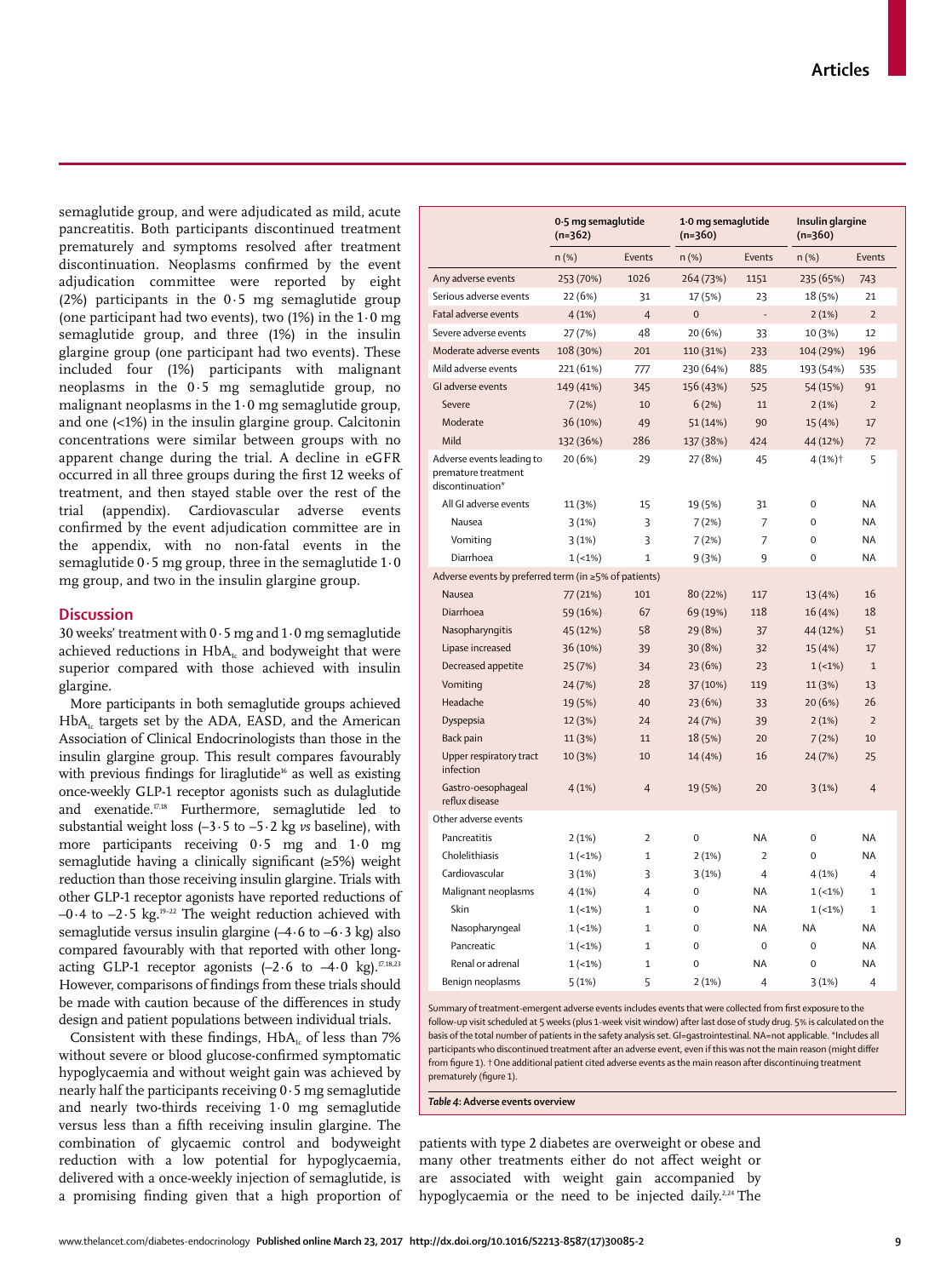

*Figure 3***: Time course of nausea (A) and diarrhoea (B)** Treatment-emergent adverse events by week.

efficacy profile shown in this trial was consistent with that reported in the phase 3a SUSTAIN 1 trial, $<sup>11</sup>$ </sup> comparing semaglutide monotherapy with placebo in treatment-naive patients with type 2 diabetes.

We identified no new safety issues for semaglutide, and its safety profile seems similar to that of other GLP-1 receptor agonists. As expected for a therapy with a glucose-dependent mechanism of action, numerically fewer episodes of hypoglycaemia occurred in the semaglutide groups than in the insulin glargine group, consistent with previous findings both for once-daily<sup>16</sup> and once-weekly<sup>25</sup> GLP-1 receptor agonists. Furthermore, most of the hypoglycaemic events were reported in participants receiving background sulfonylurea medication in addition to metformin, suggesting that the background therapy might have contributed to these events.4

Similar proportions of participants reported serious adverse events across all three treatment groups. As previously reported with other GLP-1 receptor agonists,<sup>17,18,22</sup> the main gastrointestinal side-effects reported in the semaglutide groups were nausea and diarrhoea, and gastrointestinal adverse event profiles with semaglutide were higher than with insulin glargine. The frequency of these events diminished over time, as with liraglutide.<sup>16,26</sup> Premature treatment discontinuation was more frequent with semaglutide than with insulin glargine, driven primarily by gastrointestinal events; however, dose escalation has been shown to partly ameliorate such adverse events.6,9,12 Reports of diarrhoea in this trial were higher than have been previously reported for liraglutide<sup>26</sup> or exenatide.<sup>17</sup> Heart rate increased and systolic blood pressure decreased in the semaglutide groups, consistent with results in previous trials of other long-acting GLP-1 receptor agonists.<sup>6</sup> Both liraglutide (LEADER trial) $^{27}$  and semaglutide (SUSTAIN 6 trial)<sup>28</sup> have been shown to reduce cardiovascular outcomes in patients with high cardiovascular risk. A potential mechanism of this reduced risk might relate to modification of the progression of atherosclerosis; the contribution of cardiovascular risk factors to this outcome requires further research.<sup>27,28</sup>

The occurrence of pancreatitis in our trial was low, with two events reported with 0·5 mg semaglutide. Although acute pancreatitis has been reported after treatment with GLP-1 receptor agonists, a causal link has not been shown.<sup>29</sup> Lipase and amylase concentrations increased with semaglutide; these increases were similar to those seen with other GLP-1 receptor agonists.30 In the SUSTAIN 6 cardiovascular outcome trial,<sup>28</sup> the occurrence of acute pancreatitis was not increased with semaglutide compared with placebo despite higher lipase and amylase concentrations. The occurrence of cholelithiasis in our trial was also low, with only three cases reported in participants receiving semaglutide. The numbers of neoplasms confirmed by an event adjudication committee were generally low and balanced between treatment groups, with no apparent clustering of the malignant neoplasms by tissue. Additionally, findings from the larger and longer SUSTAIN 6 trial<sup>27</sup> showed that malignant neoplasms were equally distributed between semaglutide and placebo groups (hazard ratio  $0.94$ ,  $95\%$  CI  $0.67-1.32$ ), with no apparent differences in neoplasm types.

Our trial population was heterogeneous, encompassing a broad range in terms of age, duration of diabetes, and level of  $HbA<sub>1c</sub>$  at baseline. The population was also ethnically diverse compared with other phase 3a clinical trial programmes in patients with type 2 diabetes.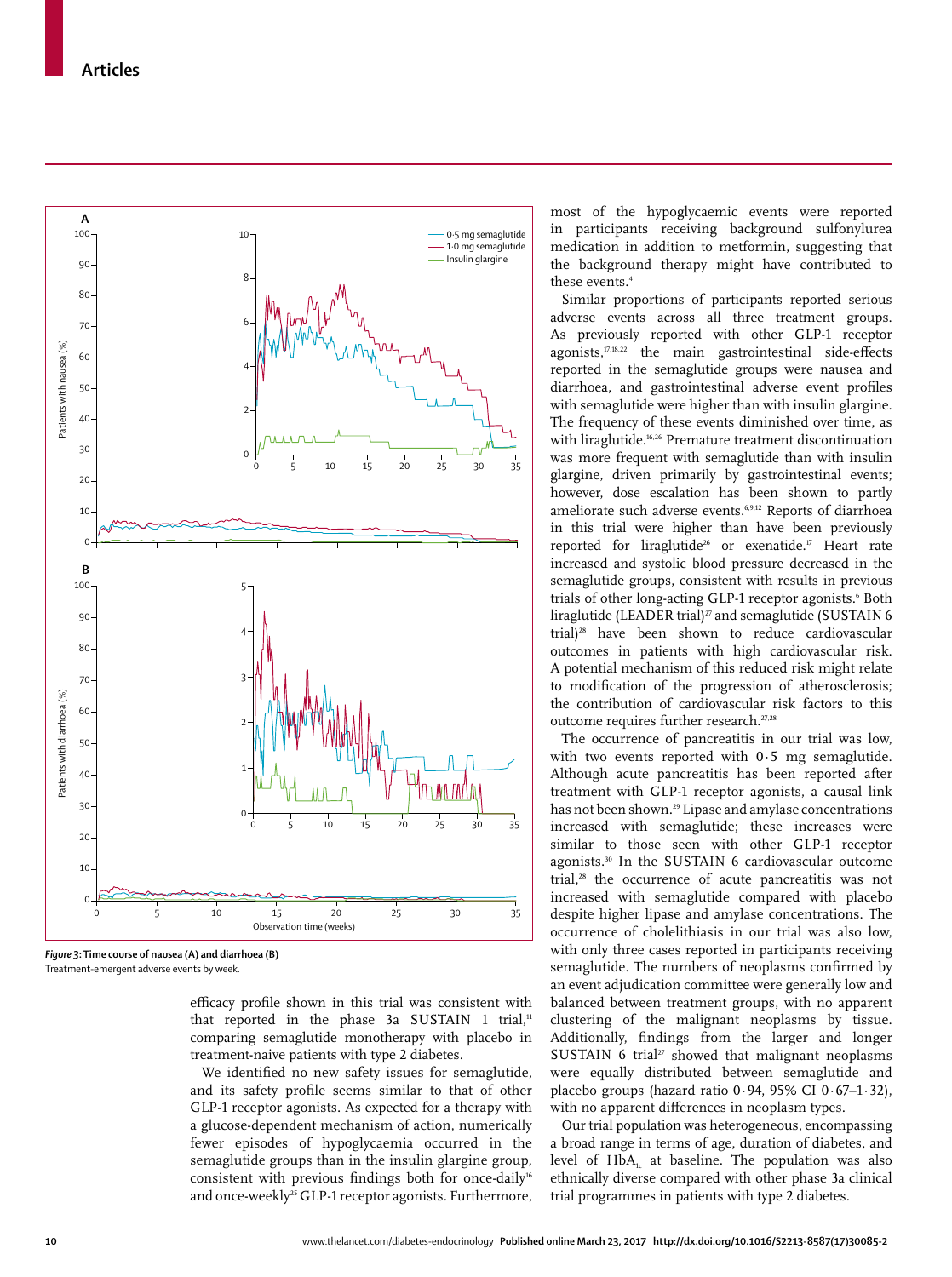The limitations of this trial included the open-label design, which was because of the different dosing frequencies and titration of insulin glargine compared with semaglutide. This design should be especially considered when interpreting endpoints that are prone to subjectivity, such as gastrointestinal adverse events and the patient-reported outcomes of quality of life, although the reduced frequency of dosing with semaglutide might improve both adherence and quality of life compared with once-daily treatments and is perceived to do so by patients.<sup>6,7</sup> The trial duration was short, restricting the conclusions that can be drawn regarding the long-term efficacy and tolerability of semaglutide compared with insulin glargine. Additionally, real-world patient populations might be expected to have received several oral antidiabetic therapies before being considered for insulin treatment. Research in populations with longer baseline diabetes duration and a longer history of treatment might therefore be of relevance.

Another limitation of the current trial was the extent to which insulin glargine was titrated. The mean prebreakfast fasting SMPG at week 30 (7 $\cdot$ 1 mmol/L) suggests that a more rigorous titration could have been enforced, but that might possibly have been achieved at the expense of more hypoglycaemia and gain in bodyweight. The overall mean insulin dose reported here was in line with that reported in trials comparing other weekly GLP-1 receptor agonists and insulin glargine,18,23 and the insulin dose at the end of the trial (29·2 IU per day at 30 weeks) seems to be consistent with clinical practice. However, more frequent titrations might have allowed more aggressive insulin titration.

In summary, semaglutide was associated with superior glycaemic control and reduced bodyweight, with few episodes of hypoglycaemia, compared with insulin glargine in patients with type 2 diabetes receiving metformin with or without a sulfonylurea. However, insulin glargine did not achieve titration targets, reflecting a potential limitation of titration often seen in clinical practice. No unexpected safety issues were identified and semaglutide had a similar safety profile to that of other GLP-1 receptor agonists. Combined with its cardiovascular risk reduction effect noted in SUSTAIN 6,<sup>28</sup> semaglutide seems to be an effective once-weekly therapeutic option for patients with type 2 diabetes who are unable to achieve glycaemic control on metformin with or without a sulfonylurea.

#### **Contributors**

VRA, JHDV, and MA participated in the trial design. VRA, SCB, BC, MP, LR, and JHDV undertook the trial and the data collection. MA and ER took part in the data analysis. All authors interpreted the data and participated in writing the report together with medical writing services provided by the funder. All the authors read the report critically and approved the submitted version.

#### **Declaration of interests**

In doing this study, SCB received personal fees from Novo Nordisk. VRA (to her institution), SCB, BC, MP, LR, and JHDV have previously received honoraria, and VRA (to her institution), SCB (to his institution), and JHDV have previously received research grants, from Novo Nordisk. VRA has previously received honoraria from Adocia, the American

Diabetes Association, AstraZeneca, Janssen, Medscape, Sanofi, and Tufts (all paid to her institution), and research grants from AstraZeneca, Bristol-Myers Squibb, Calibra, Eisai, Elcelyx, Janssen, Sanofi, and Theracos (all paid to her institution). SCB has previously received honoraria and research grants (paid to his institution) from Boehringer Ingelheim, Cellnovo, Jensen, Lilly, Merck Sharpe Dohme (MSD), and Sanofi. BC has previously received honoraria from Amgen, AstraZeneca, Lilly, Merck, Novartis, and Sanofi-Regeneron, and research grants from Pfizer, Sanofi and Sanofi-Regeneron. MP has previously received honoraria from Lilly. LR has previously received honoraria from AstraZeneca and Lilly. MA is a full-time employee of, and owns stock in, Novo Nordisk A/S, and ER is a full-time employee of Novo Nordisk. JHDV has previously received honoraria from GlaxoSmithKline and MSD, and funding from Lilly (to his institution).

#### **Acknowledgments**

This study was funded by Novo Nordisk. We thank all the participants, investigators, and trial-site staff, as well as Bue F Ross Agner, Lars Holm Damgaard, and Eirik Quamme Bergan (all from Novo Nordisk) for their review and input to the report, and Jamil Bacha (AXON Communications) for medical writing and editorial assistance (funded by Novo Nordisk).

#### **References**

- 1 Inzucchi SE, Bergenstal RM, Buse JB, et al. Management of hyperglycemia in type 2 diabetes, 2015: a patient-centered approach: update to a position statement of the American Diabetes Association and the European Association for the Study of Diabetes. *Diabetes Care* 2015; **38:** 140–49.
- 2 Riddle MC, Rosenstock J, Gerich J. The treat-to-target trial: randomized addition of glargine or human NPH insulin to oral therapy of type 2 diabetic patients. *Diabetes Care* 2003; **26:** 3080–86.
- 3 Wang C, Mamza J, Idris I. Biphasic vs basal bolus insulin regimen in type 2 diabetes: a systematic review and meta-analysis of randomized controlled trials. *Diabet Med* 2015; **32:** 585–94.
- UK Prospective Diabetes Study (UKPDS) Group. Intensive blood-glucose control with sulphonylureas or insulin compared with conventional treatment and risk of complications in patients with type 2 diabetes (UKPDS 33). *Lancet* 1998; **352:** 837–53.
- 5 Meloni AR, DeYoung MB, Lowe C, Parkes DG. GLP-1 receptor activated insulin secretion from pancreatic beta-cells: mechanism and glucose dependence. *Diabetes Obes Metab* 2013; **15:** 15–27.
- 6 Madsbad S. Review of head-to-head comparisons of glucagon-like peptide-1 receptor agonists. *Diabetes Obes Metab* 2015; **18:** 317–32.
- 7 Polonsky WH, Fisher L, Hessler D, Bruhn D, Best JH. Patient perspectives on once-weekly medications for diabetes. *Diabetes Obes Metab* 2011; **13:** 144–49.
- 8 Lau J, Bloch P, Schaffer L, et al. Discovery of the once-weekly glucagon-like peptide-1 (GLP-1) analogue semaglutide. *J Med Chem* 2015; **58:** 7370–80.
- 9 Kapitza C, Nosek L, Jensen L, Hartvig H, Jensen CB, Flint A. Semaglutide, a once-weekly human GLP-1 analog, does not reduce the bioavailability of the combined oral contraceptive, ethinylestradiol/levonorgestrel. *J Clin Pharmacol* 2015; **55:** 497–504.
- 10 Marbury T, Flint A, Segel S, Lindegaard M, Lasseter K. Pharmacokinetics and tolerability of a single dose of semaglutide, a once-weekly human GLP-1 analogue, in subjects with and without renal impairment. *Diabetologia* 2014; **57** (suppl 1)**:** S358.
- Sorli C, Harashima SI, Tsoukas GM, et al. Efficacy and safety of once-weekly semaglutide monotherapy versus placebo in patients with type 2 diabetes (SUSTAIN 1): a double-blind, randomised, placebo-controlled, parallel-group, multinational, multicentre phase 3a trial. *Lancet Diabetes Endocrinol* 2017; **5:** 251–60.
- 12 Nauck MA, Petrie JR, Sesti G, et al. A phase 2, randomized, dose-finding study of the novel once-weekly human GLP-1 analog, semaglutide, compared with placebo and open-label liraglutide in patients with type 2 diabetes. *Diabetes Care* 2016; **39:** 231–41.
- 13 American Diabetes Association. Standards of medical care in diabetes—2014. *Diabetes Care* 2014; **37** (suppl 1)**:** S14–80.
- 14 American Association of Clinical Endocrinologists. Medical guidelines for clinical practice for the management of diabetes mellitus. *Endocr Pract* 2007; **13** (suppl 1)**:** 1–68.
- 15 Seaquist ER, Anderson J, Childs B, et al. Hypoglycemia and diabetes: a report of a workgroup of the American Diabetes Association and the Endocrine Society. *Diabetes Care* 2013; **36:** 1384–95.